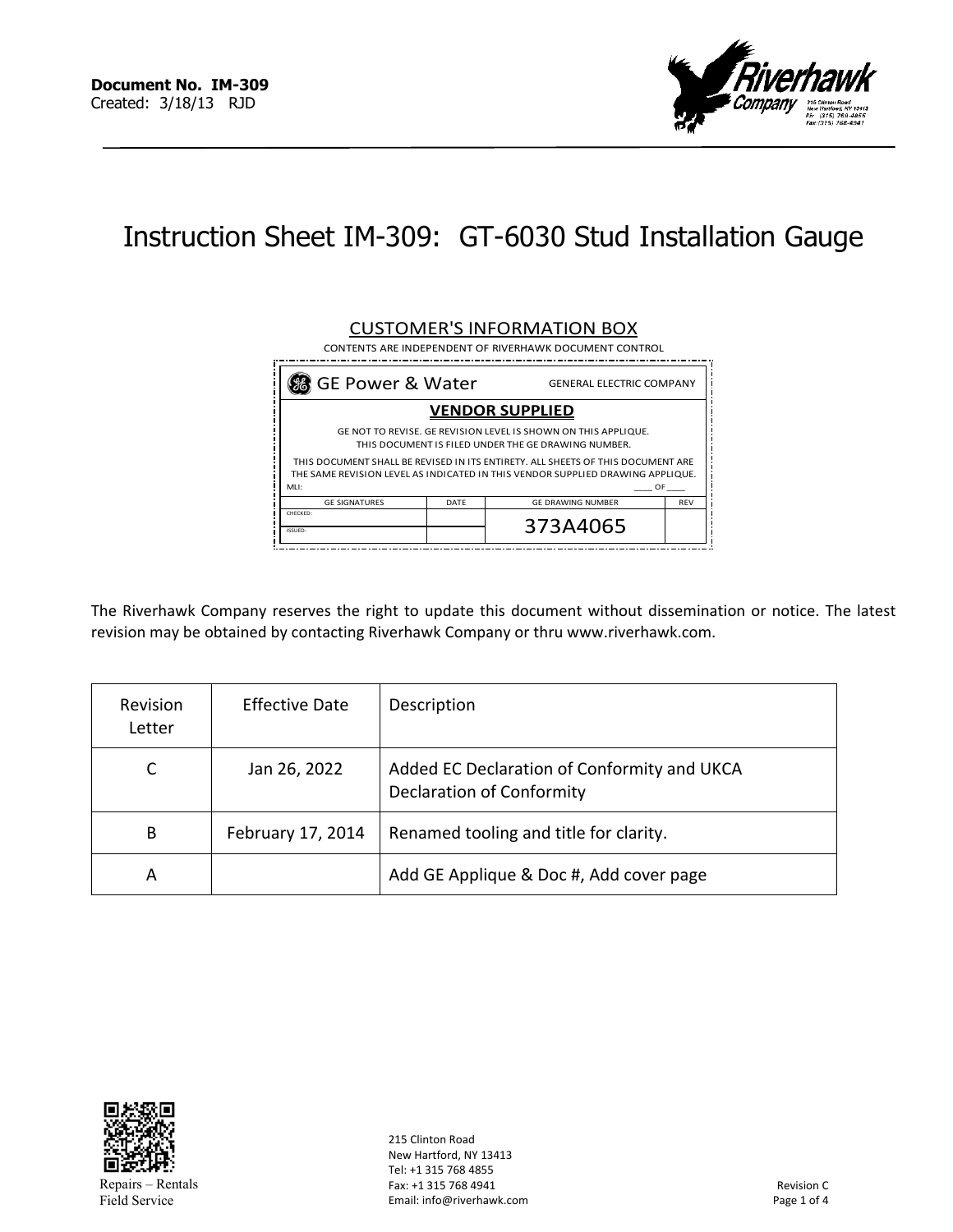

# Instruction Sheet IM-309: GT-6030 Stud Installation Gauge

Stud installation gauge GT-6030 is a tool for measuring stud displacement during tensioning on applicable flanges. Consult the Riverhawk instruction manual for your particular flange connection to determine if GT-6030 is the correct tool for your application. Riverhawk manuals can be found at www.riverhawk.com.

### **Warning – Failure to properly measure stud can lead to improperly tensioned hardware and ultimately to failure of the connected joint and associated equipment.**

To take a measurement –

- 1. Back off micrometer by un-screwing the knurled handle so that the tip will not touch the stud face
- 2. Insert the gauge over the stud as shown. The guide blocks will fit into the counterbore around the stud. The outer pins will fit into the adjacent counterbores to help align the gauge. The gauge will only fit one way.
- 3. Hold the gauge firmly against the flange with one hand and turn the micrometer with the other until the tip contacts the face of the stud.
- 4. Read the measurement on the micrometer and record the measurement per the instruction manual. Actual stud displacement will be the difference between readings before and after tensioning.



Note: This tool comes equipped with a micrometer that has been factory calibrated and is certified as such. It is the responsibility of the user to implement periodic re-calibration based on their quality system requirements.



215 Clinton Road New Hartford, NY 13413 Tel: +1 315 768 4855 Fax: +1 315 768 4941 Email: info@riverhawk.com

| <b>CUSTOMER'S INFORMATION BOX</b><br>CONTENTS ARE INDEPENDENT OF RIVERHAWK DOCUMENT CONTROL |            |  |
|---------------------------------------------------------------------------------------------|------------|--|
| <b>GF DRAWING NUMBER</b>                                                                    | <b>RFV</b> |  |
| 373A4065                                                                                    |            |  |
| Revision C<br>Page 2 of 4                                                                   |            |  |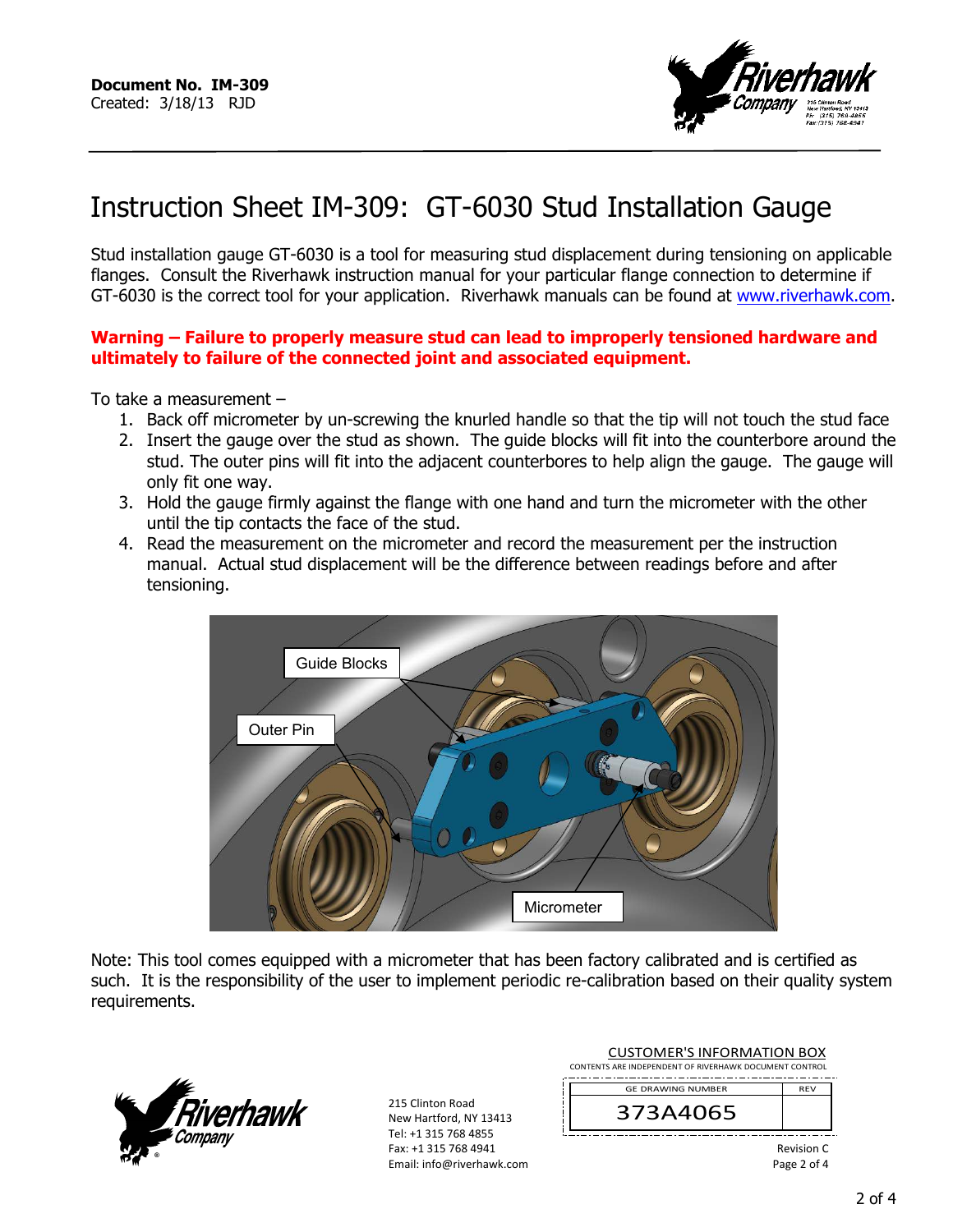

## **Appendix A1**

# **EC Declaration of Conformity**

| Manufacturer: | <b>Riverhawk Company</b>    |
|---------------|-----------------------------|
| Address:      | 215 Clinton Road            |
|               | New Hartford, NY 13413, USA |

The hydraulic pump and bolt tensioning tool described in this manual are used for installing and applying tension to large bolts that are specifically designed by Riverhawk Company to be tensioned hydraulically.

All applicable sections of European Directive 2006/42/EC for machinery have been applied and fulfilled in the design and manufacture of the hydraulic pump and bolt tensioning tool described in this manual. Reference also ISO 12100:2010, ISO 4413:2010, and ISO 4414:2010.

Furthermore, this equipment has been manufactured under the Riverhawk quality system per EN ISO 9001:2015

Consult the Declaration of Conformance included with the shipment of this equipment that identifies the authorized Riverhawk representative, applicable serial numbers, and appropriate signature.



215 Clinton Road New Hartford, NY 13413 Tel: +1 315 768 4855 Fax: +1 315 768 4941 Email: info@riverhawk.com

#### CUSTOMER'S INFORMATION BOX CONTENTS ARE INDEPENDENT OF RIVERHAWK DOCUMENT CONTROL



Revision C Page 3 of 4

REV